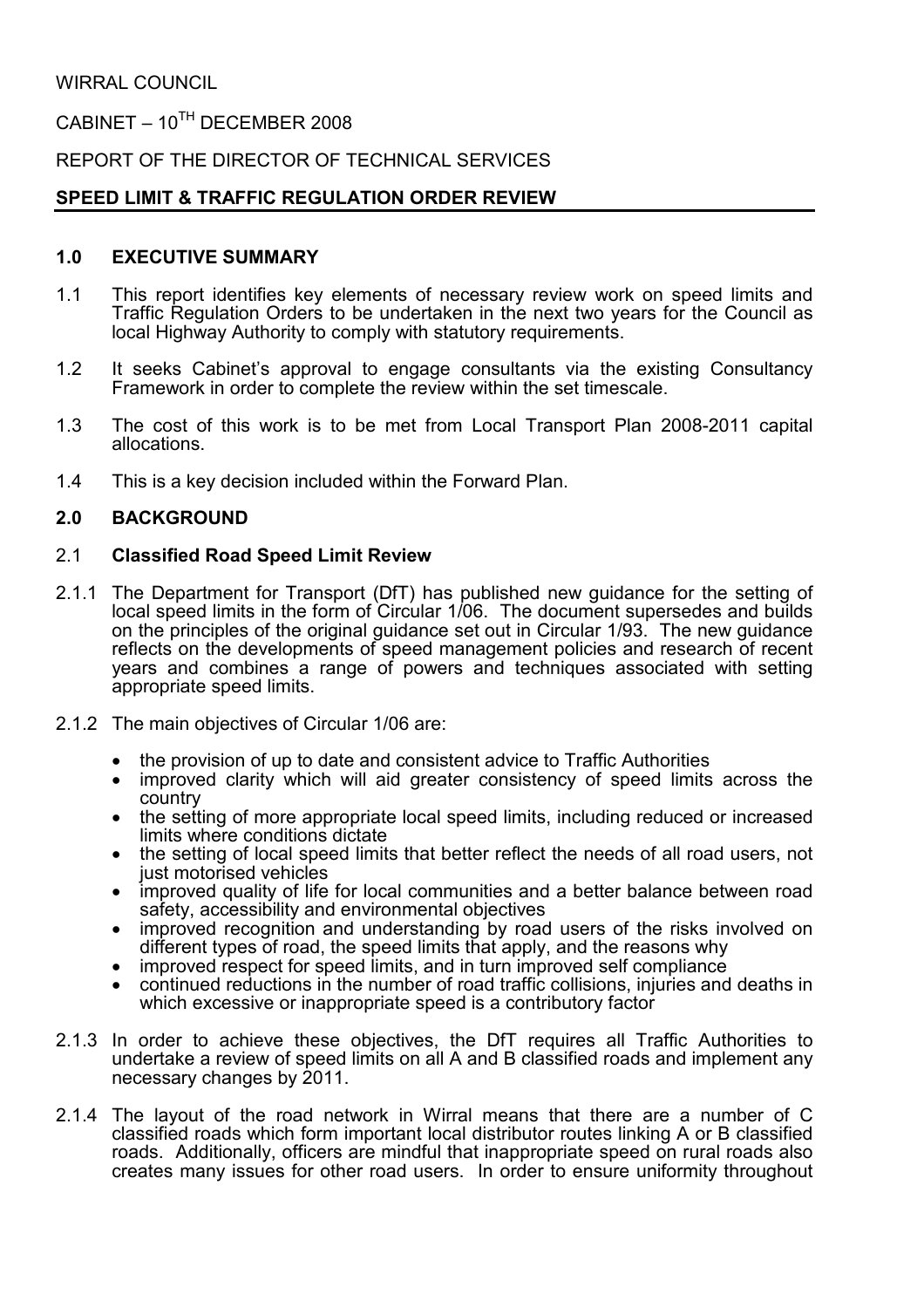the highway network, it is proposed that the review of speed limits will also include C classified roads.

2.1.5 Cabinet will also be aware of the Roadsafe Action Plan jointly entered into with Merseyside Police, the sole purpose of which is to reduce the number of collisions and personal injuries in line with the national indicator set, the LAA and Corporate and Departmental targets. This review will assist in the achievement of these objectives.

#### 2.2 Traffic Regulation Order Review

- 2.2.1 Members will appreciate that, historically, we have been in receipt of enquiries relating to many locations which would benefit from a review of the existing parking conditions. However, the deployment of resources into other key activities has not enabled this work to proceed as quickly as we would have hoped.
- 2.2.2 By adopting a holistic approach, the inclusion of TRO's will enable the existing significant backlog of enquiries to be efficiently addressed as a parallel exercise.
- 2.2.3 The review of TROs will cover issues such as the need to prevent/reduce personal injury accidents, reduce congestion and delay on major routes, promote the use of more sustainable modes of transport and assist with economic growth and regeneration.
- 2.2.4 The suitability of existing waiting restrictions will also be considered along with the potential need for additional measures. Lengths of road or junctions with no waiting restrictions will also be reviewed in order to identify any other areas where parked vehicles are giving rise to road safety issues.
- 2.2.5 Particular consideration is given to the Authority's Network Management duties under the Traffic Management Act 2004 and in particular the requirement to "secure the expeditious movement of traffic on the Authority's road network".

### 3.0 PROJECT BRIEF

- 3.1 As identified in paragraph 1.2, it is recommended to engage consultants from the existing Consultancy Framework previously approved by Cabinet.
- 3.2 Attached for Cabinet's information and noting is a draft commissioning project brief which it is intended to be developed with the Consultants.
- 3.3 The importance of undertaking these reviews cannot be underestimated. Firstly as a local Highway Authority we have to comply with statutory requirements and secondly as the scope of the reviews suggest the efforts and attention towards lowering the number of collisions involving personal injury is paramount.
- 3.4 The project brief also encompasses the requirement for the consultants to provide an IT GIS data capture programme such that all historic data reviewed and all new proposals arising out of the reviews are accurately captured within one system.

#### 4.0 FINANCIAL IMPLICATIONS

- 4.1 Wirral is not alone in undertaking this scope of work. Officers have sought advice from other local Highway Authorities, some of which are some way into their projects, and have been able to estimate the level of funding typically required to carry out this work based on their experiences.
- 4.2 The cost of the entire project, for the review of speed limits and traffic regulation orders, will be met from the existing LTP 2008-2011 budget and can be broken down as follows: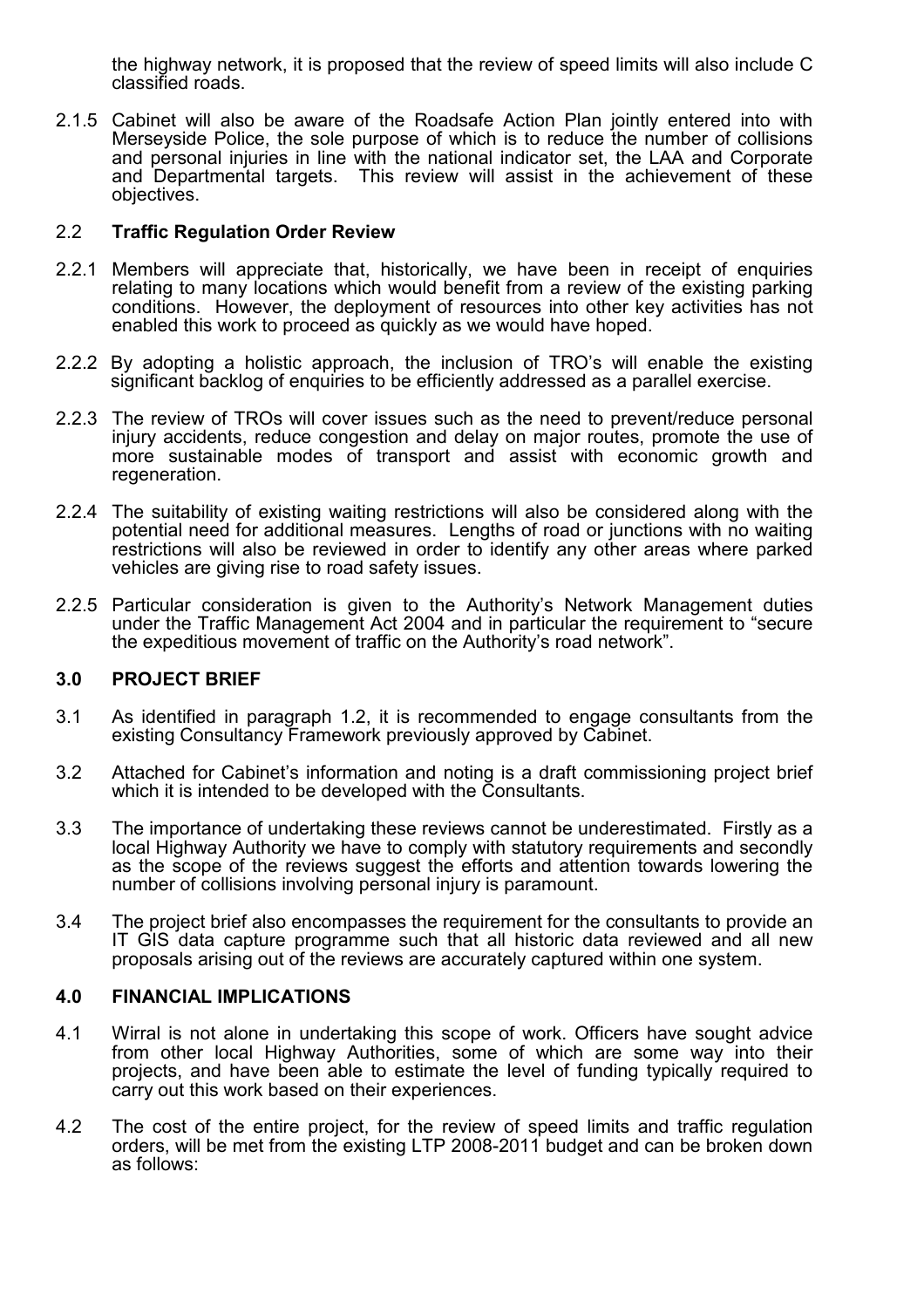- £225k in 2009/10
- £155k in 2010/11
- 4.3 As detailed in the attached Project Brief, the use of a Consultant from the Council's existing Consultancy Framework will enable the review to be completed within the required timescale.

## 5.0 STAFFING IMPLICATIONS

5.1 Existing staff will be used to further progress the commission and client the project through to completion.

### 6.0 EQUAL OPPORTUNITIES IMPLICATIONS

6.1 There are no specific ethnic minority or elderly persons implications, although lower speed limits and attention to waiting restrictions should make the road safer.

## 7.0 COMMUNITY SAFETY IMPLICATIONS

7.1 The review of speed limits and waiting restrictions will assist in the achievement of the Council's Corporate Objective and LAA targets to reduce the number of people killed or seriously injured in traffic accidents. The review also has the potential to improve the quality of life for local communities and vulnerable road users.

### 8.0 LOCAL AGENDA 21 IMPLICATIONS

8.1 The control of parking is part of a wider strategy to reduce reliance on the use of the motorcar to improve the overall quality of life for those who visit, live or work in Wirral.

### 9.0 PLANNING IMPLICATIONS

9.1 There are no direct planning implications arising directly from this report.

### 10.0 HUMAN RIGHTS IMPLICATIONS

10.1 There are no human rights implications arising directly from this report.

# 11.0 ANTI-POVERTY IMPLICATIONS

11.1 There are no specific anti-poverty implications arising directly from this report.

# 12.0 SOCIAL INCLUSION IMPLICATIONS

12.1 There are no specific social inclusion implications arising directly from this report.

# 13.0 ACCESS TO INFORMATION ACT

13.1 No background papers have been used in the preparation of this report.

# 13.0 LOCAL MEMBER SUPPORT IMPLICATIONS

13.1 This report has implications for all wards.

### 14.0 BACKGROUND PAPERS

14.1 Department for Transport Circular 1/06 "Setting Local Speed Limits" has been used in the preparation of this report.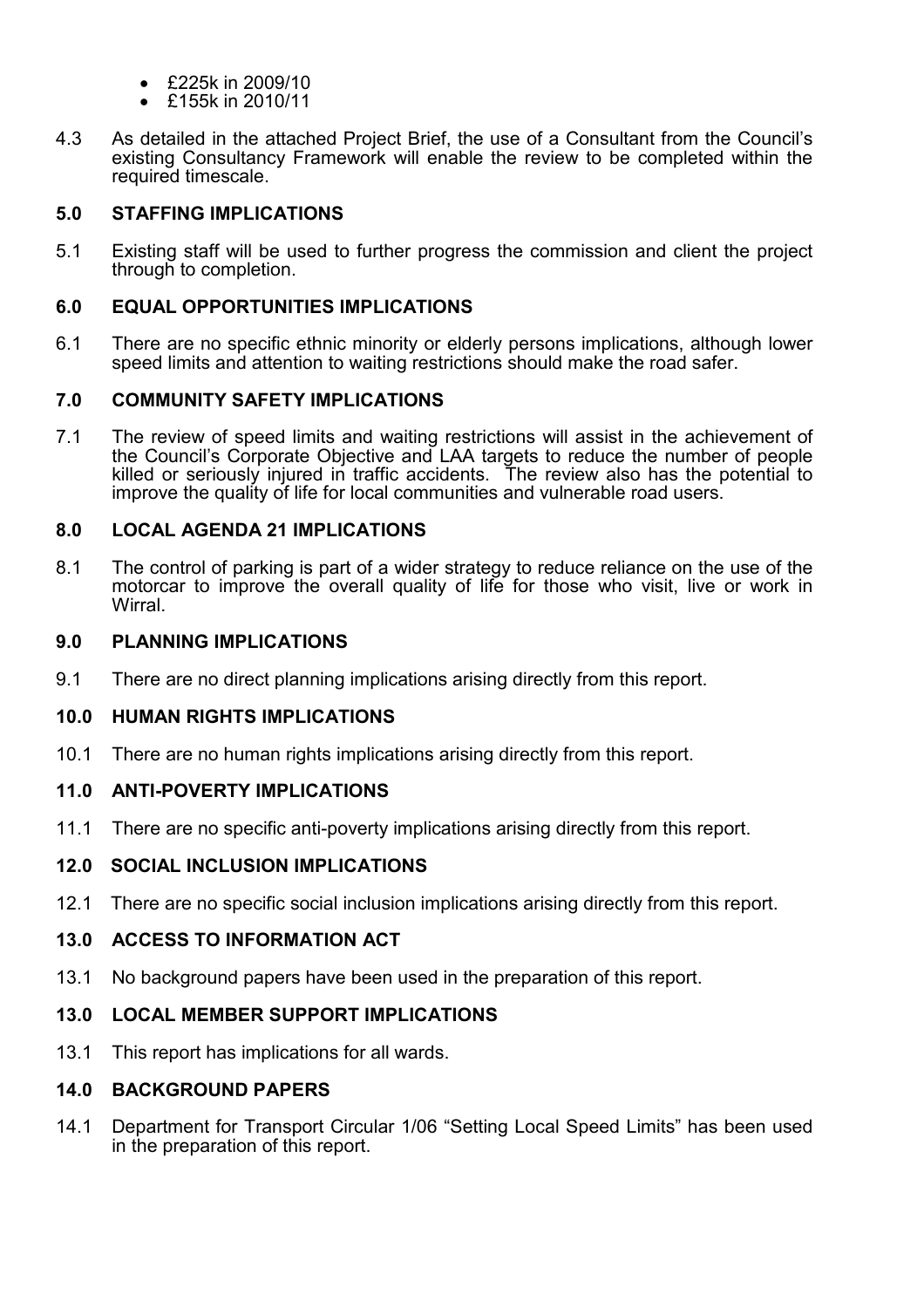## 15.0 RECOMMENDATIONS

That

- (1) the statutory requirement to review speed limits on all A and B classified roads by 2011 be noted;
- (2) the Director of Technical Services be authorised to engage consultants from the Consultancy Framework to undertake a review of all speed limits and Traffic Regulation Orders on all A, B and C class roads as suggested in this report;
- (3) funding from the LTP Capital Programme 2008-2011 be endorsed as follows:

 £225,000 in 2009/10 £155,000 in 2010/11

(4) the Director of Technical Services to provide further reports as necessary to update Cabinet on the progress of this Review.

 DAVID GREEN, DIRECTOR TECHNICAL SERVICES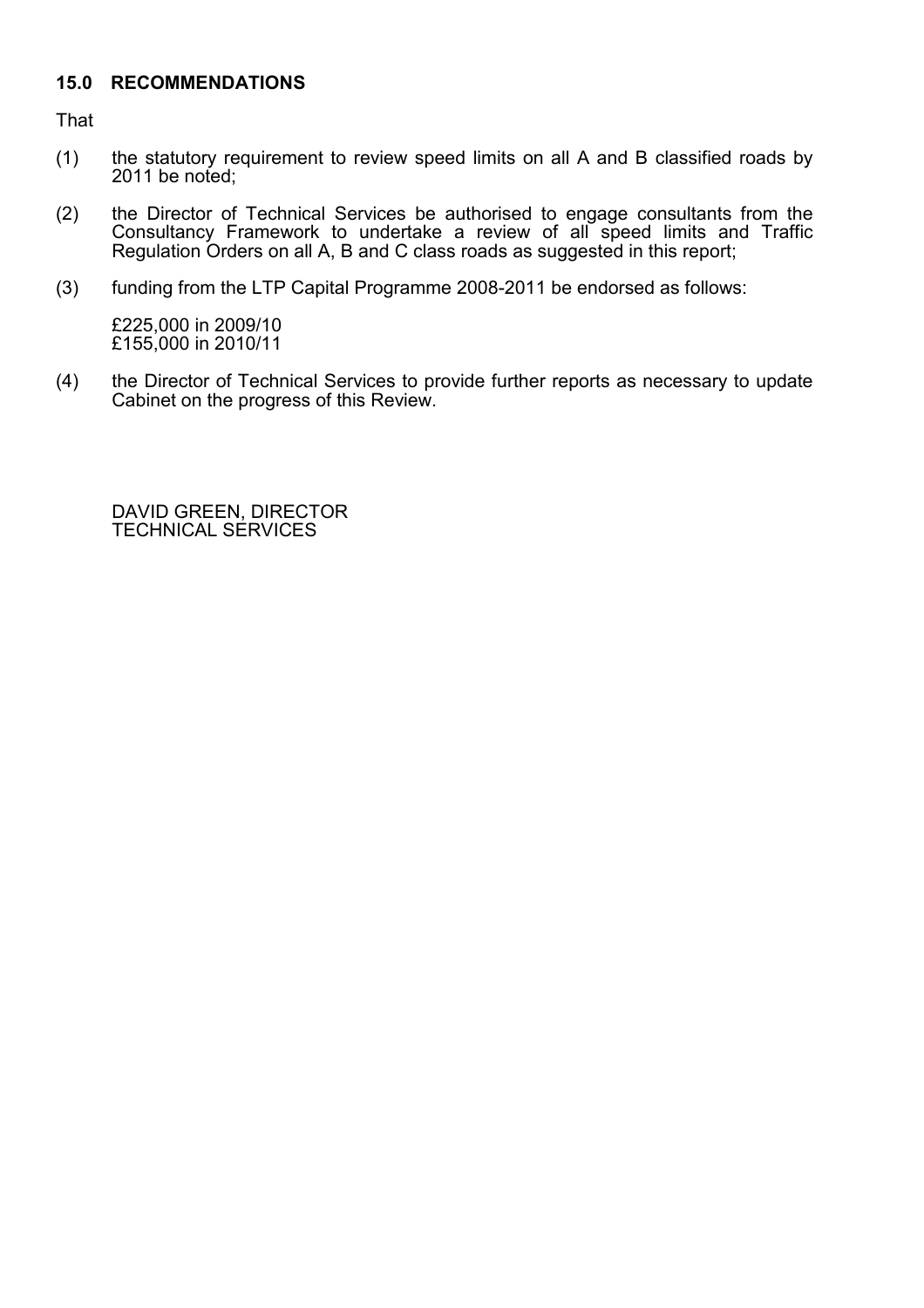#### CONSULTANT FRAMEWORK ARRANGEMENT PROJECT BRIEF

### PROJECT: SPEED LIMIT AND TRAFFIC REGULATION ORDER REVIEW

#### 1.0 INTRODUCTION

- 1.1 Following the publication of Circular 1/06 "Setting Local Speed Limits", Wirral Council is mindful of the requirement to review the speed limit on all A & B classified roads, and introduce any necessary changes by 2011.
- 1.2 The review of speed limits will aim to achieve the objectives set by the Department for Transport and will therefore be carried out in accordance with the guidance as documented in Circular 1/06.
- 1.3 Together with the review of speed limits, under the Council's Network Management Duty under Part 2, Section 16 of the Traffic Management Act, a review of Traffic Regulation Orders, in the form of suggesting or revoking  $\ell$  amending waiting restrictions, will also be carried out.
- 1.4 The review of waiting restrictions will allow officers to consider the suitability of existing schemes and the effect on the highway network of any additional schemes, the need for which may be identified as part of the review.
- 1.5 A number of C classified roads also form part of the Council's Network Management "Road Hierarchy Plan", forming strategic routes between the A and B road network. The Council is therefore of the opinion that the full C classified road network will be included in both the review of speed limits and waiting restrictions.
- 1.6 The highway network subject to review totals 210km and can be broken down as follows:

| A classified road - 98km |  |
|--------------------------|--|
| B classified road - 62km |  |
| C classified road - 50km |  |

- 1.7 The combined review will consider the need to prevent/reduce personal injury accidents, reduce congestion and delay, promote the use of more sustainable modes of transport and assist with economic growth and regeneration.
- 1.8 The Council receives many enquiries relating to the suitability of existing waiting restrictions when compared to the modern environment. Consideration will therefore be given to the suitability of existing waiting restrictions on the classified road network. The Council is mindful of its requirement under the Traffic Management Act to "secure the expeditious movement of traffic on the Authority's road network" and the potential need for additional restrictions, where conditions dictate, in order to fulfil the duty will also be proposed as necessary.
- 1.9 The combined review may also have an effect on Unclassified side roads and therefore consideration will also be given to the extent of restrictions, speed limit or otherwise which may extend in to junctions and side roads.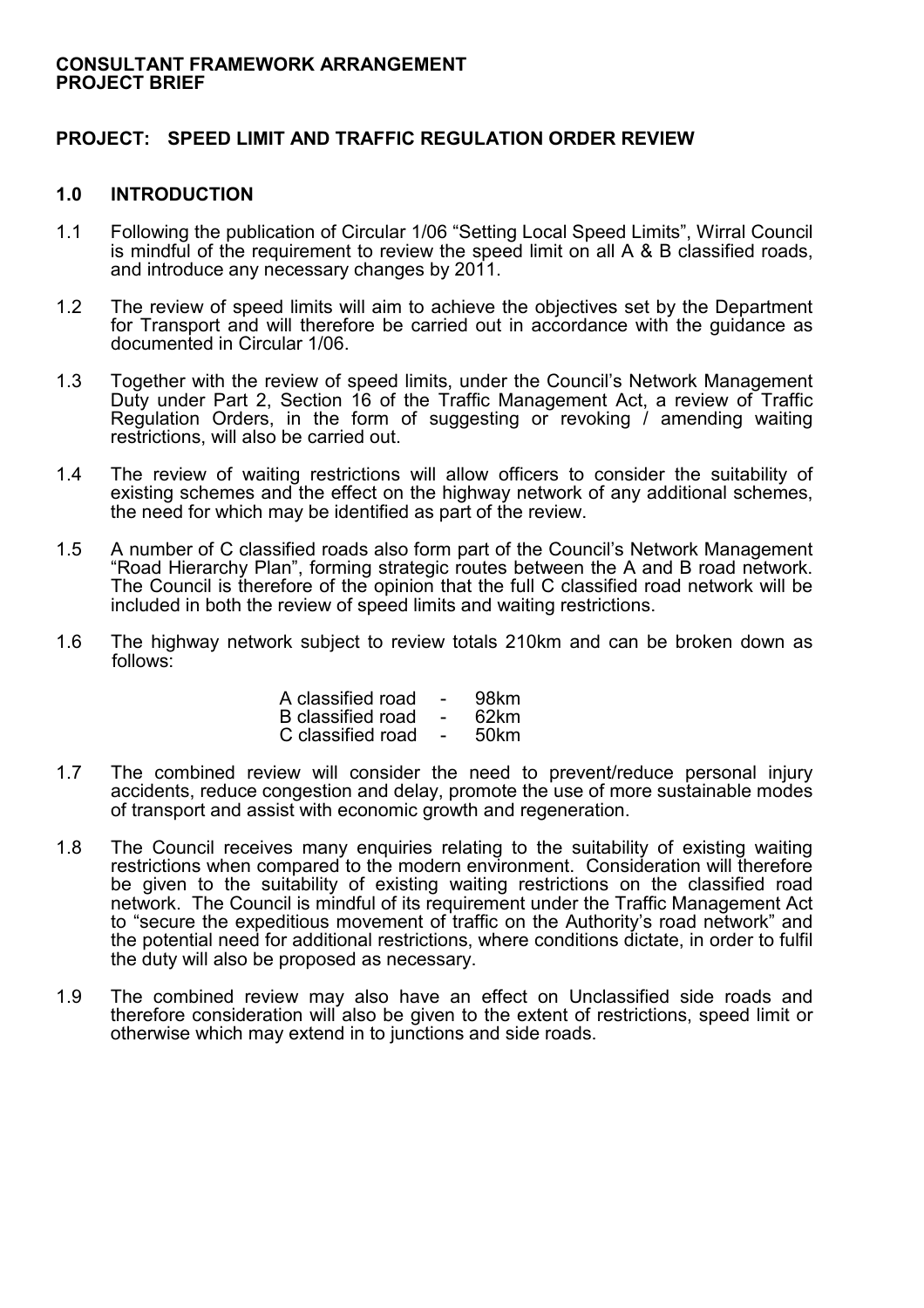### 2.0 SCOPE OF COMMISSION

### 2.1 The Consultant is required to undertake the following Services:

- (i) Identify, from site visits and captured data, the extent of all existing speed limits and waiting restrictions, including details and locations of all traffic signs and associated road markings (speed limit roundels, dragons teeth, yellow lines, time plates, etc) and plot on base line maps in electronic format;
- (ii) Carry out speed surveys in order to ascertain mean and 85 percentile speeds for routes, or parts of routes, as deemed necessary in order to carry out the review of speed limits;
- (iii) Complete detailed review of all speed limits against current guidance including PIA data and propose revised speed limits where necessary;
- (iv) Highlight to Officers the potential for cost savings such as the removal of illumination from traffic signs and/or the use of new technology;
- (v) Liaise as necessary within the statutory guidelines with Council Officers, Emergency Services, Elected Members and the General Public and others;
- (vi) Provide recommendations, with supporting evidence, for the introduction, alteration or removal of waiting restrictions, and for alterations to speed limits;
- (vii) Check and confirm that existing restrictions comply with the current Traffic Regulation Order and highlight anomalies to Council Officers;
- (viii) Prepare and submit for approval detailed designs of any speed limit and/or waiting restriction schemes that the Council chooses to adopt;
- (ix) Carry out necessary consultation with external bodies as necessary to implement any speed limit or waiting restrictions that the Council chooses to adopt;
- (x) Receive, process and respond to queries and/or objections received in relation to proposals;
- (xi) Prepare written reports for submission to Cabinet and/or the Streetscene and Transport Services Overview and Scrutiny Committee;
- (xii) Arrange for inclusive data capture within a mapping GIS system of all locations investigated within the review and to include for capture of all amendments.

### 2.2 Liaison Requirements:

- (i) Throughout the commission, the Consultant will be required to liaise as necessary with Council Officers, the Council's Contractor(s), Partners, representatives of the Statutory Undertakers and their agents, adjacent landowners and other stakeholders.
- (ii) Continuation of the Services after completion of those services to be performed under paragraph 2.1 of the Brief shall be conditional on the written approval of the Council to proceed.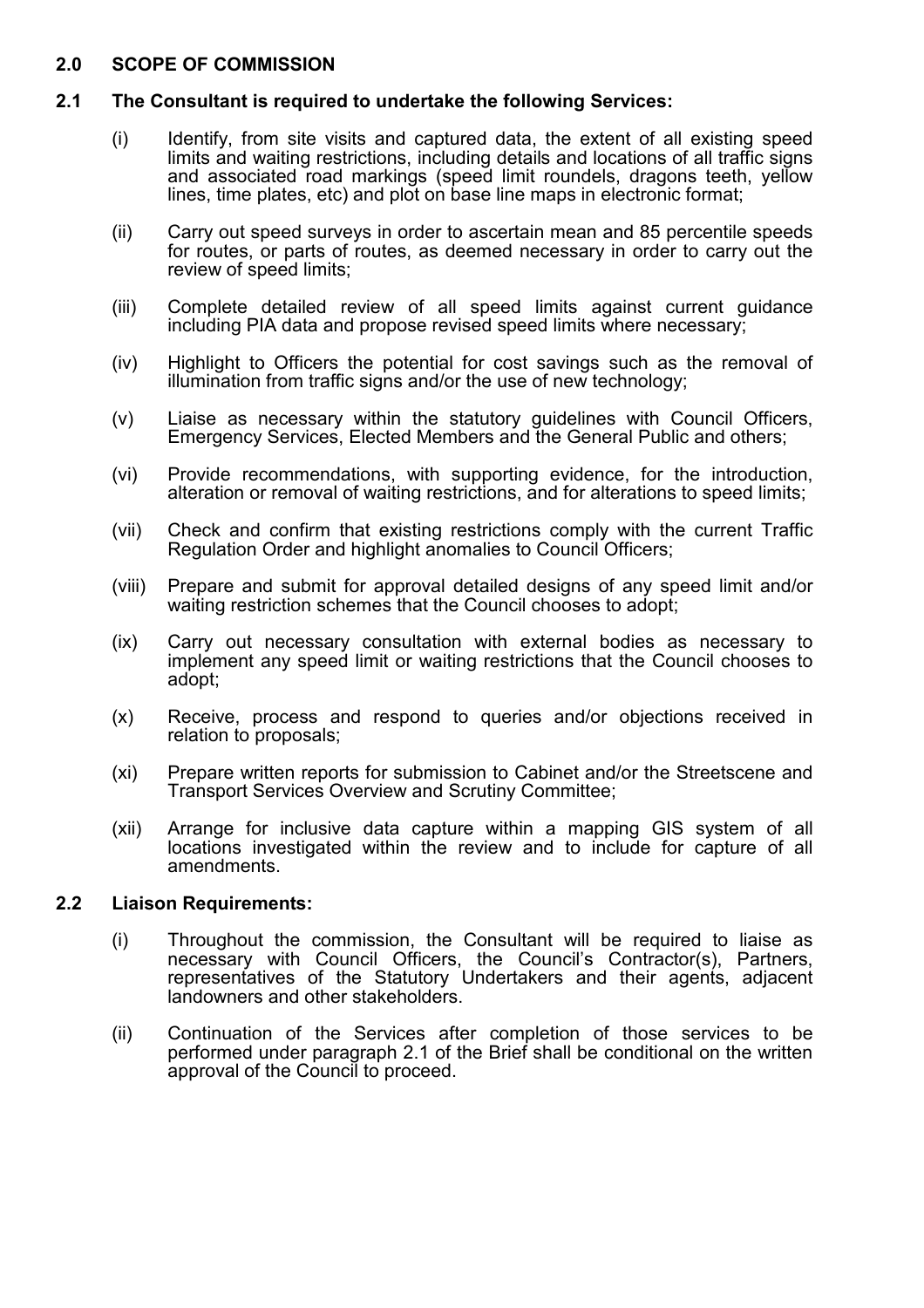# 2.3 Deliverables:

- (i) The Council will utilise its Contractor to implement physical measures. Therefore, the Consultant is required to provide the following:
	- 1 No electronic copy in Microsoft Word/Excel and PDF format of all written correspondence, reports, recommendations and other recommendations and other documents associated with the review.
	- 1 No set of paper copies of all written correspondence, reports, recommendations and other documents associated with the review.
	- 6 No sets of paper copies for all necessary detailed designs and 1 No set in AutoCAD 2004 format.
- (ii) The Council's delivery programme requires that the review and any the implementation of any alterations must be completed by 31 December 2010. The Consultant will be required to programme activities such that this timescale can be achieved and this must be demonstrated by submission of a project plan.
- (iii) Consideration will also be given to the seasonal nature of laying carriageway markings and therefore the Consultant must also programme activities to allow the Council the opportunity to lay carriageway markings during the Summer / Autumn months.
- (iv) The roads considered in the review together with recommended amendments to be made available to the Council in a compatible GIS mapping format.

### 3.0 ARRANGEMENTS FOR PROPOSAL AND REMUNERATION

- 3.1 The Council's Framework Consultant is invited to submit a brief proposal letter clearly indicating how they would meet the requirements of this brief.
- 3.2 An all-inclusive (including any estimated third-party expenses) estimated summary cost (ceiling figure) should be submitted with the proposal, based upon the Consultant's rates that are included in the Framework Arrangement Memorandum of Agreement, clearly indicating those staff that it is intended will be engaged on the commission and the estimated number of hours allocated to them together with details of their relevant qualifications and experience in relation to the requirements of the brief. This ceiling figure may not be exceeded without the written authorisation of the Council. The proposal should also include details of the office location from which the commission would be administered and managed.
- 3.3 The proposal should include a brief programme indicating how the various activities listed in part 2 above will be delivered within the required timescale. Details should also be included relating to the readiness and availability of the Consultant's key staff to commence duties associated with the commission.
- 3.4 Any enquiries during the preparation of the proposal should be made to:

Joseph Smith Group Leader 0151 606 2146 darrenhawes@wirral.gov.uk

3.5 The Council may choose to retain the services of the appointed Consultant in an advisory capacity throughout any subsequent financial reporting and account settlement procedures.